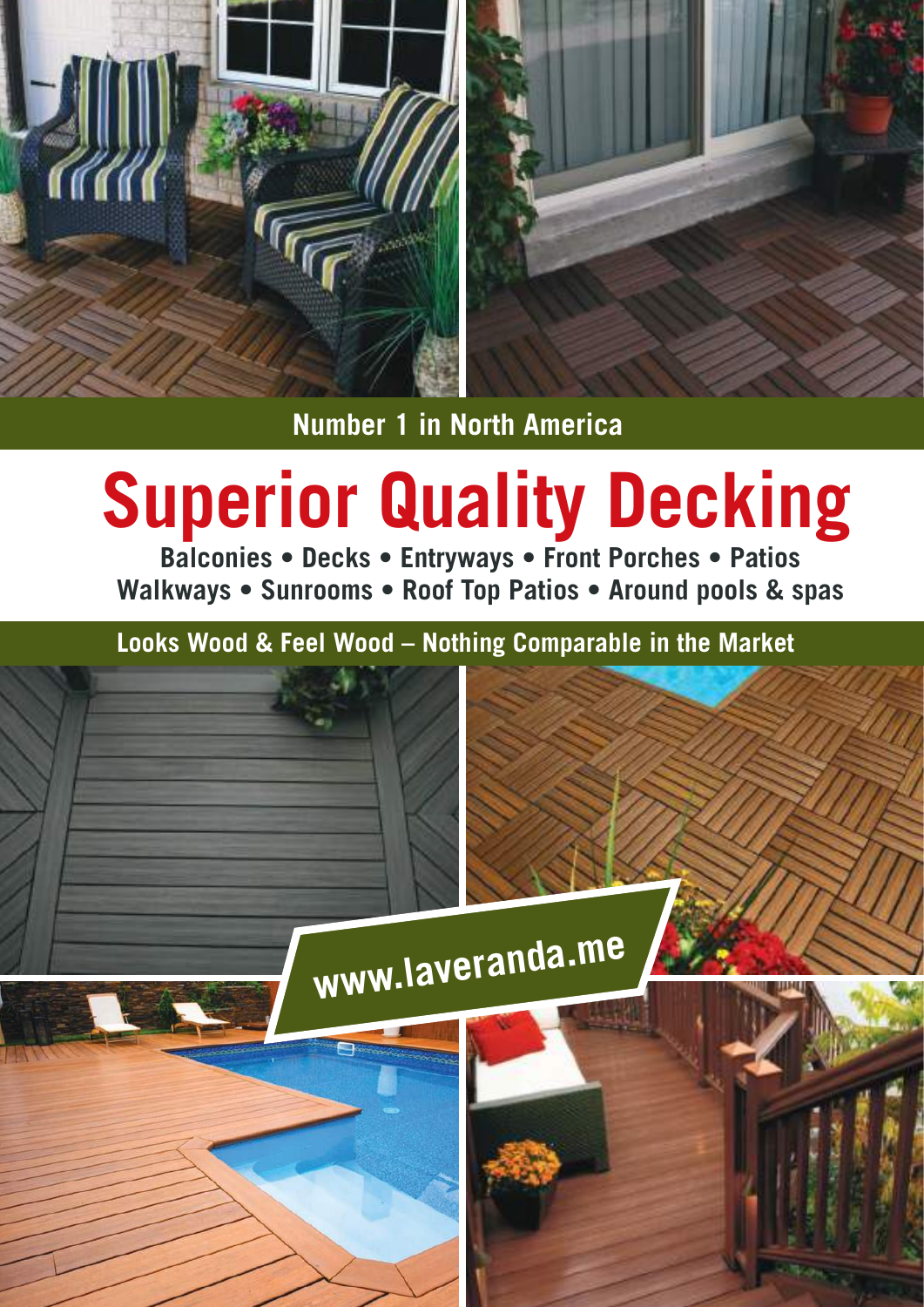### Who said your favourite room had to be inside the house?



Make your place outdoors feel like an added room to your home. Refresh and revive your outdoor escape with simple and modern La Veranda Deck Tiles. They can be installed on any solid, level surface outdoors and are complimented by an available transition piece to neatly finish any exposed edges of outter deck tiles.

The perfect product to give your smaller outdoor space that something extra to create your atmosphere. La Veranda Deck and Balcony Tiles were created and inspired by the appreciation of beautiful true wood products. Natural color variance, along with wood grain streaking and texture enhances the look of the tiles, which allows La Veranda to offer the most realistic, high quality wood replacement material on the market. La Veranda products offer the look you want, with the quality you can trust

**Deck boards and all accessories are available in 3 rich colours.**





Deck Boards Bullnose



Fascia Cladding Letter Letter







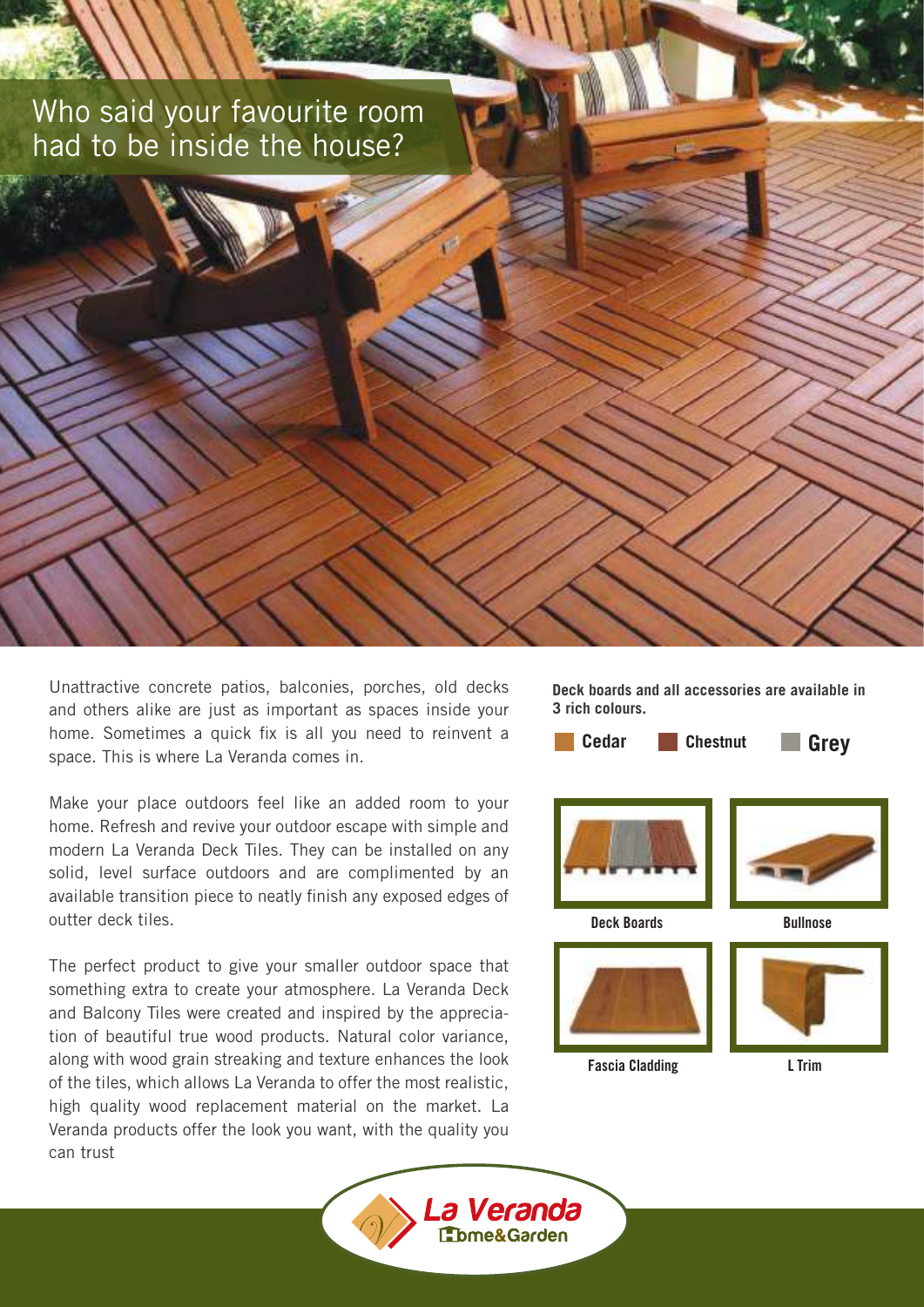





- 100% Premium Polymer Material
- Superb natural wood tones and texture
- Mold and Mildew resistant
- No fading, cracking or warping
- Maintenance free
- Easy to install

**Specification & Quality**

**Specification & Quality** 

- Harsh weather endurance
- ECO friendly and nontoxic during its life cycle
- Durable No nutrients or resin so no wood rotting fung
- 25 year limited warranty

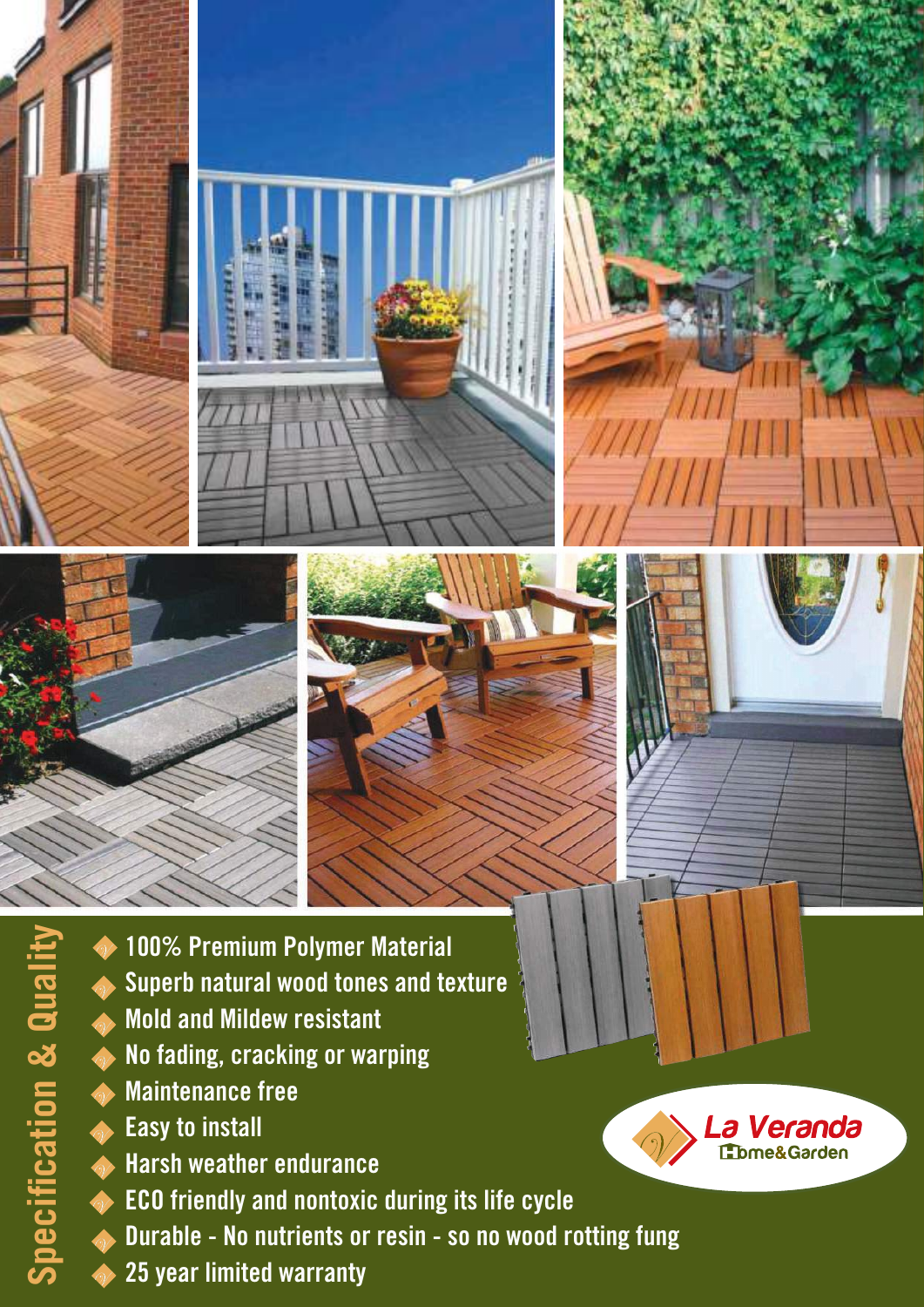### **Essential Elements**

- Made from 100% premium polymer material, which will not split, warp, crack, splinter or fade
- Ultra low maintenance material that will never require staining, sanding, painting or scraping
- Contains no organic material, eliminating issues of mold, mildew, rot and insects
- Created to withstand the elements as an all season product, that can be left outdoor year round
- Interconnecting base securely attaches eachtile to one another, while allowing for airflow and drainage through and under the tile
- Each tile covers approximately 1 square ft. of area Backed by a 25 year limited warranty





### **Product Performance**

La Veranda tiles are unique because they are composed of 100% premium polymer material.A highly engineered product that contains no organic material.

### **Weatherproof**

Strong and resilient to the elements. La Veranda tiles are virtually impervious to UV, fresh water and salt water, making it resi tant to mold, mildew, rot and insects.

### **Color Stability**

Aura tile slats unique formulation allows for UV stability mea ing your tiles will maintain their beautiful color over time.

### **Durable & Light Weight**

No splitting, cracking, splintering or warping. These tiles can be left out all year round an are super light to store and carry.

### **Environmentally Friendly**

La Veranda tile material is recyclable. Our manufacturing facilities produce zero emissions and we re-use all our own scrap and water, producing virtually no waste.

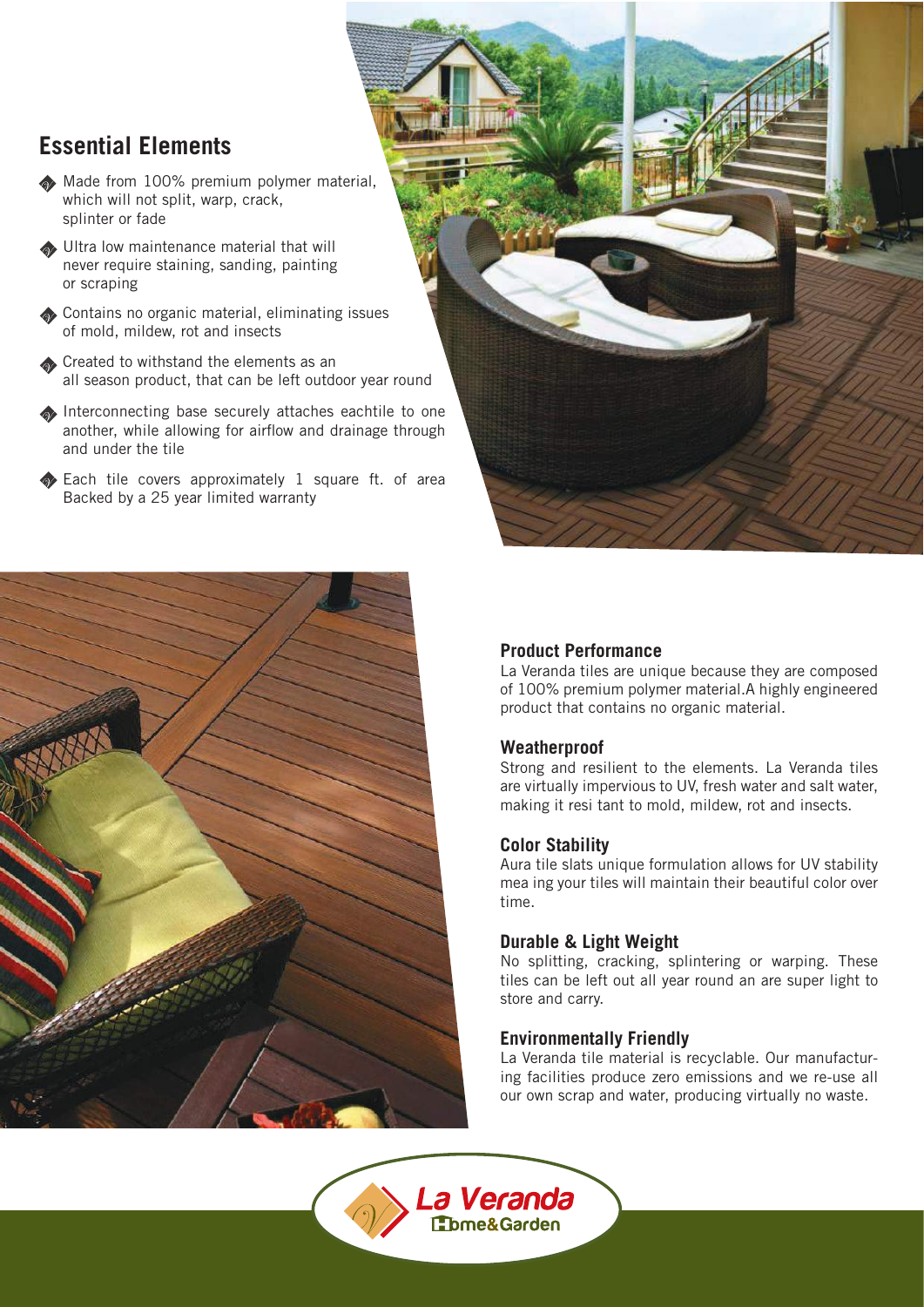







# **Decking Installation Instructions**

**STEP 01 STEP 02**



To determine the number of tiles you will need, first measure the area to be covered. If measuring in feet, multiply by 12 to convert to inches, then divide by 11.8 to determine the number of tiles needed





Continue laying tiles and snapping them together using checkered or parallel patterns until desired surface is covered. For finished edges, use a chisel to remove exposed connectors

### **STEP 06**



#### **Enjoy.**

For more information, please visit our website or call our toll-free number:



Clean the solid surface of all debris to ensure proper water drainage

### **STEP 03**



Lay tiles starting at outside edge of surface. This ensures that cut tiles are the last row against the house, fence, pool, etc.

#### **STEP 05**



You may reach a point where an entire tile will not fit and may need to be cut. Simply measure area left (11.8 inches and under) and transcribe remaining area onto the tile. Cut the tile to the desired length. Any loose boards may be re-attached with 1/2" long, #8 screws (not included), installed through the small round holes on the underside of the tile. A circular saw is reco mended with a blade of 16 teeth or less. Make quick cuts. For installations around existing railing posts, simply cut tiles to post line, and notch mating tile around post area.